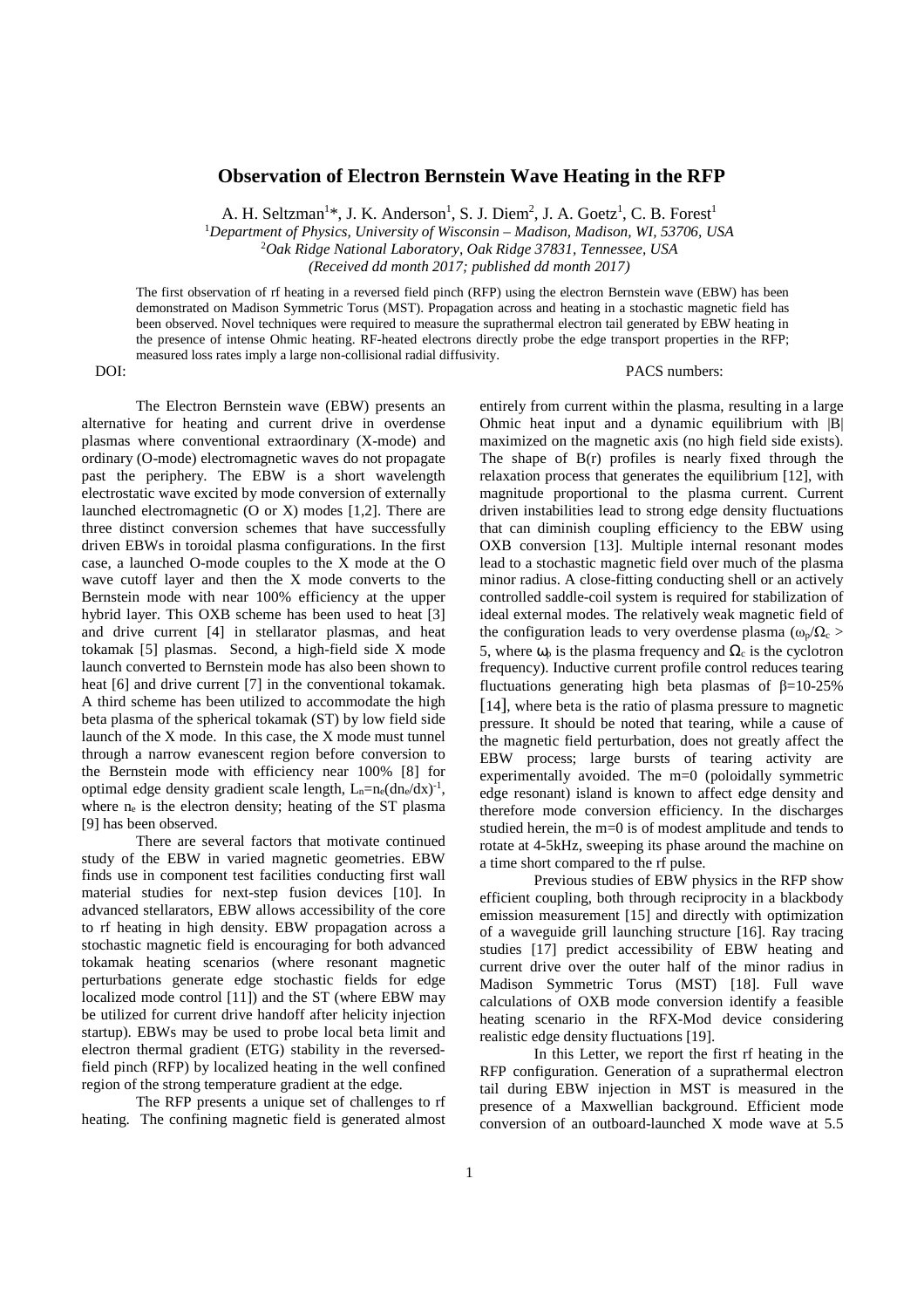GHz leads to Doppler-shifted resonant absorption, as shown in Figure 1 for a current yielding maximum accessible depth on the n=2 harmonic. In this diagram, the edge launched X-mode wave tunnels through the forbidden region between the right and upper hybrid locations, and mode converts into the Bernstein wave that propagates inward until absorbed. The Bernstein wave is strongly damped on a broad range of Doppler shifted cyclotron harmonics ( $\omega_{\text{rf}} = n\omega_{\text{ce}} - k_{\parallel}v_{\parallel}$ ), where n is the harmonic number, as shown in Figure 5 for n=1-5. Experimental measurements show that the EBW propagates inward through a stochastic magnetic field to a minimum radius of  $r/a$ ~0.8, where a=0.52m is the minor radius of MST and r is the EBW deposition radius, with the radial accessibility in MST limited by porthole-induced magnetic field error. In addition, the EBW-heated test electrons are used as a probe of edge  $(r/a > 0.9)$  radial transport, showing a modest transition from 'standard' to reduced-tearing RFP operation.



Figure 1. Plotted in (a) are index of refraction calculated for the X-mode wave (solid black), an illustrative curve for EBW (dashed black), and locations of the left (L) and right (R) cutoffs (dashed blue), upper hybrid (UH) resonance and Doppler shifted cyclotron resonance (Res) (dashed green). Plotted in (b) are the plasma frequencies, first and second harmonic Doppler shifted frequencies for  $5.5\text{GHz}$  (f<sub>RF</sub>) X-mode edge launch in a 210kA plasma. (color online)

Power from a 5.5GHz CPI VKC-7762B klystron was coupled to the fast X-mode by a 44.5mm ID cylindrical molybdenum antenna inserted flush to the inner wall. RF power was stabilized by feedback control. No local limiters or antenna aperture caps were used to alter edge density gradient. Sensitive fast electron diagnostics, and reduction of antenna porthole diameter proved imperative in demonstrating EBW heating.



**Figure 2.** Poloidal cross section (a) of MST with poloidal field contours (black), computed EBW trajectory @138° Toroidal (red dots), banana orbit of heated electrons (green), limiter @150° Toroidal (blue solid line) and target probe Probe1 @300° Toroidal (black line) observed by HXR detectors HXR6 and HXR12, respectively. Toroidal view (b) of probe locations and trapped electron orbit (green). (color online)

A spatial distribution of solid targets with diametrically opposed x-ray detectors measures the dynamics of EBW-heated electrons. Target bremsstrahlung from the array of insertable molybdenum-tipped probes and fixed limiters is measured by energy resolved single photon counting HXR detectors [20] as shown in Figure 2. A target probe (Figure 2) is positioned at a toroidally-displaced location from the launch antenna. A typical EBW ray path, predicted in the ray tracing code GENRAY [21], is plotted in red in Figure 2. The ray has nearly zero toroidal propagation and the vertical deflection is an effect of toroidicity [17]. The actual beam trajectory is likely to be broadened by the imperfect magnetic field, and the finite extent of the antenna. While predominantly driving cyclotron motion, the large EBW  $k_{\parallel}$  upshift [17] and absence of a high toroidal field side trap only a modest fraction of heated electrons. Trapped and passing electrons both play an important role in the heated distribution. An inboard limiter displaced 12° toroidally from launch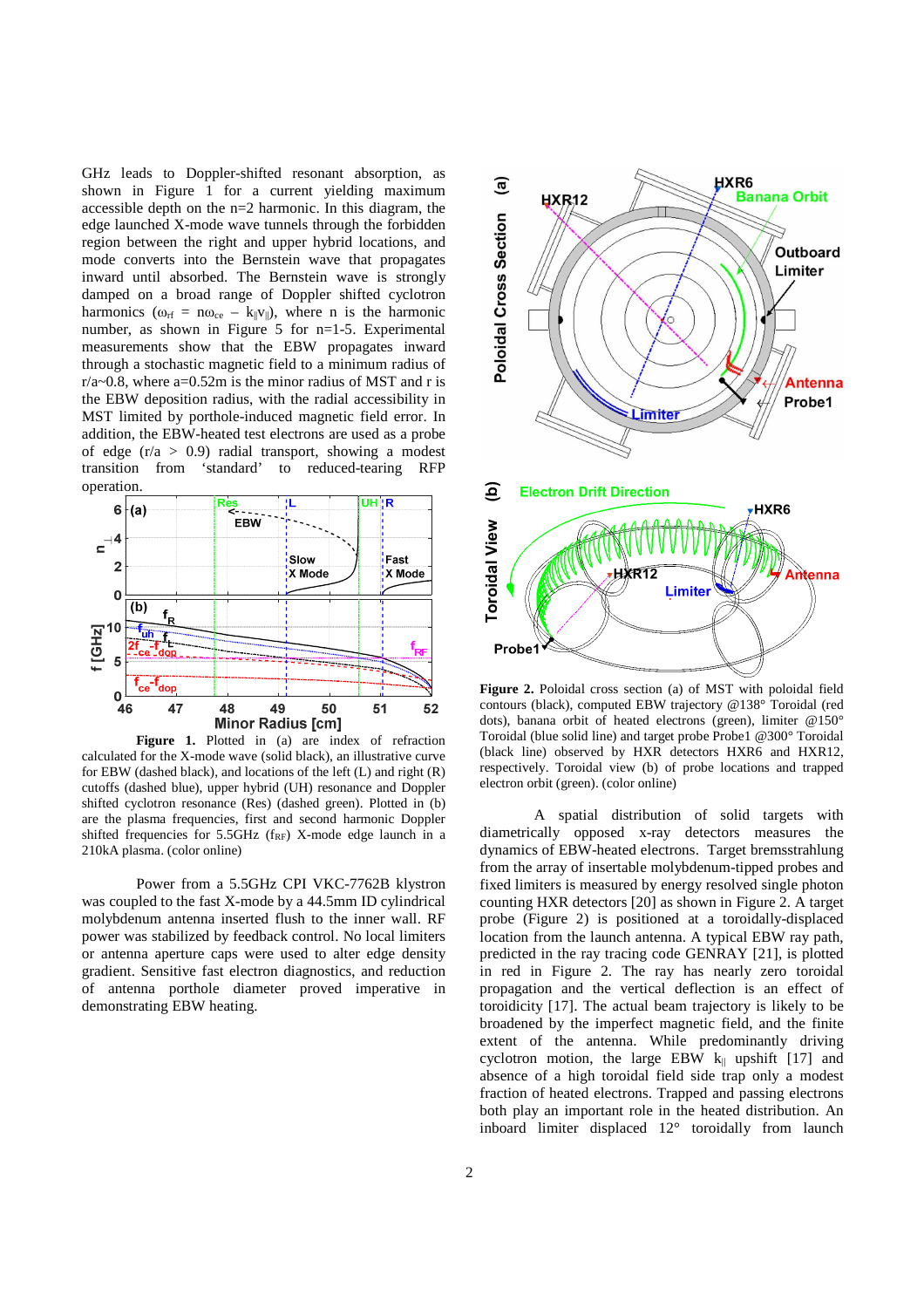(shown in blue in Figure 2) is used as a key diagnostic of electrons on passing orbits at the last closed flux surface (LCFS). An example trapped orbit (green) is plotted in Figure 2. As  $\nabla B$  is in the minor radial direction (no high field side) trapped electrons experience a steady and rapid toroidal drift and zero banana width in the R-Z plane. Careful consideration of shadowing of the 1.27 cm outboard limiter (shown in Figure 2 (a)) on downstream measurements is required to properly analyze EBW



Figure 3. EBW induced x-ray measurements using a target probe inserted 3 cm from the wall in a 175 kA plasma. HXR rise time from probe (a) and limiter (c) is shown following the start of the pulse (note different timescale). HXR fall time from probe (b) and limiter (d) following rf pulse end. Time axis is with respect to pulse start. (e) HXR spectrum from target probe is shown averaged over pulse period. (color online)

EBW heating produces a clear supra-thermal electron tail in MST (even with an imperceptible change in stored energy in modest power experiments). Measured background flux from the non-rf heated discharge prior to rf turn-on in Figure  $3(a)$  is negligible; for these plasma conditions the x-ray flux is generated entirely from the EBW-heated electrons. The typical x-ray spectrum is shown in Figure 3(e) with measureable flux between the 5 keV detector noise floor to 80 keV. For this study, a modulated rf pulse (2 kHz at 50% duty cycle) at  $\sim$ 30 kW net power (launched minus reflected) is injected into many reproducible 175kA RFP discharges. Experimentally this occurs during a window between 16-19 ms into the MST discharge during steady plasma current and line-averaged electron density. The line-averaged density is roughly  $7x10^{18}$  m<sup>-3</sup>, core electron temperature ~150 eV and parameters at the upper hybrid layer are  $n_e \sim 2x10^{17}$  m<sup>-3</sup> and  $T_e \sim 10$  eV. Efficient coupling of 60-70% (inferred from measured reflected power) occurs without any antennaspecific limiter as the typical edge density gradient scale length  $(L_n \sim 0.5-2$  cm) is in a range favorable to X-B mode

conversion [16] in the antenna near field  $(k_0L_n \sim 1$  where  $k_0$ is the vacuum wavenumber). Deposition is on the  $n=3$ harmonic at an expected radial depth of 2.5 cm from the wall.

The difference in post-rf x-ray flux decay timescales between the probe (b) and limiter (d) in Figure 3 can be explained in terms of passing and trapped electrons and implies heating in a stochastic magnetic field [22]. The radial diffusion rate is proportional to the parallel velocity in a stochastic field; in MST this is a factor of  $\sim 10^3$  greater for the passing electrons than for trapped electrons. Emission from the inboard limiter, 12° toroidally from the antenna, is determined by passing electron; much more common than deeply trapped electrons. Conversely, passing particles require several confinement times to reach the probe located  $\sim 162^\circ$  toroidally away; probe emission is dominated by electrons on trapped orbits. Average measures of energy-integrated x-ray flux (HXR) from the probe are plotted for the rising, Figure 3(a), and falling, Figure 3(b), edges of the rf pulse. Following rf turn-off a characteristic decay of flux is used to infer a crude fast electron confinement time. Trapped fast electron confinement time in standard plasmas was 14.6 µs, as shown in Figure 3(b). Radial diffusion in the RFP controls electron loss; collisional times with background particles are on the order of one millisecond. Measured HXR rate decay time constant of ~20-100 ns on the inboard limiter shown in Figure 3(d) implies rapid loss of passing fast electrons. EBW heating experiments were conducted in reduced stochasticity (by inductive current profile control [14]) and an accompanying reduction in electron transport [23] with total  $\beta$  of 15-20%. While qualitatively similar to data in Figure 3, there is a factor of 3-5 increase in the EBW heated electron characteristic decay time [24], consistent with the drop in magnetic perturbations [25]. Falloff time constants between 2 cm and 8 cm depth varied from 12 µs to 34 µs, respectively, in standard plasmas, and 60 us to 86 us in reduced stochasticity plasmas.<br>1500



**Figure 4.** Radial profile of fast electron population from 0-10cm for select plasma currents measured with a target probe  $(\nabla)$  and limiter (X). Probe positions outside the LCFS are shadowed by the outboard midplane limiter, and measure negligible fast electron population. (color online)

Radial deposition of the EBW is measured from HXR flux from an insertable probe scanned from a depth of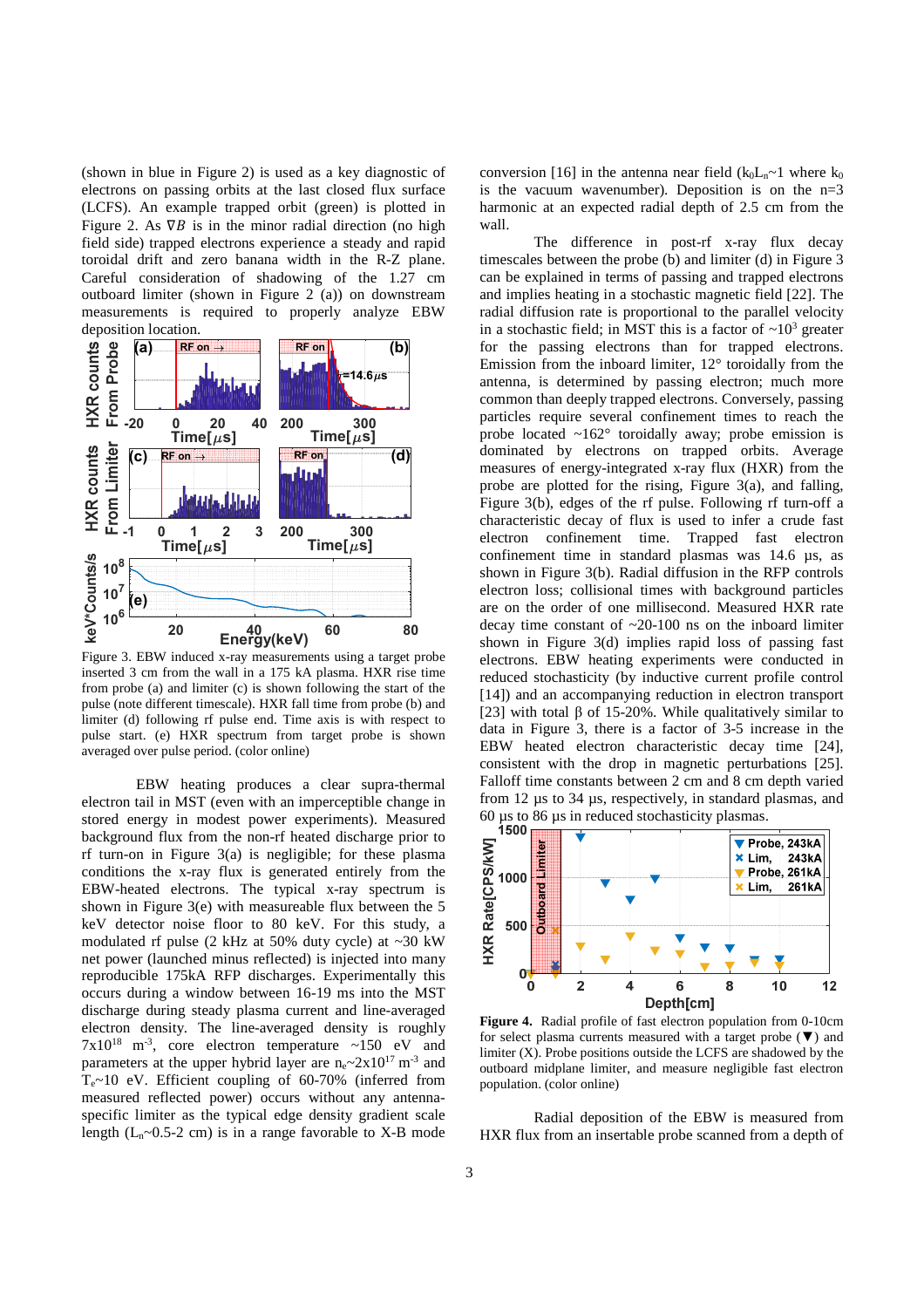0 cm (even with the wall) to 10 cm in a series of reproducible discharges. Examples at two plasma currents are shown in Figure 4, where a modest change in deposition center,  $\langle r \rangle = \sum r \varepsilon / \sum \varepsilon$ , where  $\varepsilon$  is HXR emissivity and r is measurement radius, is expected from the varied field strength. The flux is plotted versus probe position ( $\nabla$ , color keyed to plasma current). Note that in both plasma current cases, the emission is zero with the insertable probe tip in the shadow of the outboard limiter (depth  $< 1.25$  cm). To accurately reconstruct the deposition profile, a measure of limiter emission is included (as an X plot symbol). These two examples give a deposition center of 3.8 cm and 2.3 cm at  $I_p = 240$  kA and 260kA, respectively. The large width of the deposition is likely caused by the substantial radial diffusion of electrons in the RFP edge [26].

Although the differences in the two deposition centers plotted in Figure 4 are subtle, repeating the measurement on a series of plasma currents yields a very clear trend. In Figure 5(a) the measured absorption center is plotted in green symbols as a function of plasma current  $(I_p=200-270$  kA where  $n=2$  resonant absorption is expected). The trend of deeper wave penetration with decreasing plasma current is both measured and expected. The expected deposition curve for the n=2 harmonic (solid blue line) is computed from the equilibrium magnetic field strength which gives the electron cyclotron resonance location for a frequency of 5.5 GHz, with corrections for porthole-induced field error and a substantial Doppler shift (details on each below). The quantitative agreement is confirmation of wave propagation across the stochastic edge of the tearing-dominated RFP discharge. The trend of increasing deposition depth halts at  $I_p=205$  kA, where introduction of the n=3 harmonic at the wall begins to shift absorption to the edge.

The ability to resonantly deposit the EBW on several harmonics is clearly demonstrated by a measure of limiter emission over a large scan of plasma current. The equilibrium is similar for each discharge in the scan, making the plasma current axis equivalent to edge magnetic field strength. Figure 5(b) shows (in blue symbols) the power-normalized HXR emission from a limiter located 12 degrees toroidally from the launch antenna. Data points were filtered to remove points outside 3 standard deviations of a sliding window. Distinct peaks and troughs in intensity occur at particular values of plasma current. Limiter emission is measurable when the EBW is damped 1.5-3 cm from the wall and maximized for a depth of absorption of 2.5 cm. Only harmonics n=1-5 are plotted as a matter of clarity; measurements extending the plasma current from 50 to 550 kA show resonant absorption peaks for n=1 through 7. When the EBW deposition is more than  $\sim$ 3cm from the wall, no edge emission is observed. The driving electromagnetic wave (incident from the depth=0 region) propagates inward for ~1cm before encountering the right hand cutoff, shown in Figure 1(a). Conversion to the

Bernstein wave occurs at the upper hybrid layer, whose position is estimated by Langmuir probe measurements and plotted in red in Figure 5(a).

Bright limiter emission is evidence of strong edge damping of the Bernstein wave on each harmonic. Nulls in limiter emission indicate windows of substantial radial accessibility for each harmonic. Insertable probe measurements of deposition on the n=2 harmonic show maximum radial deposition in a region nearly free of limiter emission. The predicted deposition locations, plotted in blue in Figure 5 (a), are the Doppler-shifted cyclotron resonance after correction for porthole field error. The Doppler shift is calculated in GENRAY for a launched wave centered on  $n_{\parallel}=0$  that upshifts to -3 to -6 before absorption on electrons with  $E_{\parallel}$  =50 eV to 175 eV. Magnetic field error introduced by the interruption of the current carrying shell by the antenna porthole leads to a substantial reduction of field (up to 50%) at the wall[27], with the perturbation decreasing to zero radially inward at a diameter of the porthole. The main effect of porthole field error is the reduction in radial accessibility due to the introduction of a higher harmonic resonance at the boundary. In the absence of this field error, the radial accessibility of deposition on the n=2 harmonic would be  $\sim$ 10 cm at a plasma current of 165 kA. Due to field error contributions, the deepest deposition measured is 5 cm from the edge on the  $n=2$  harmonic. The maximum accessibility in MST is therefore 10-12 cm from the edge for n=1 absorption at  $I_p \sim 330$  kA. A direct measurement is not presented as the deeper radial location and higher plasma current conditions are not conducive to external probing.



**Figure 5.** (a) Doppler shifted resonance location with porthole field error (blue) for harmonics (n=1-5) matches measured first moment of n=2 deposition (green  $\nabla$ ). EBW mode conversion occurs at the UH layer (red). (b) HXR emission from the inboard limiter (blue) is maximized for deposition just inside the LCFS. Low limiter emission occurs when deposition is deeper than 3cm. Peak emission from a target probe 4 cm from the wall occurs at lower I<sub>p</sub> than peak from limiter due to increasing deposition depth. (color online)